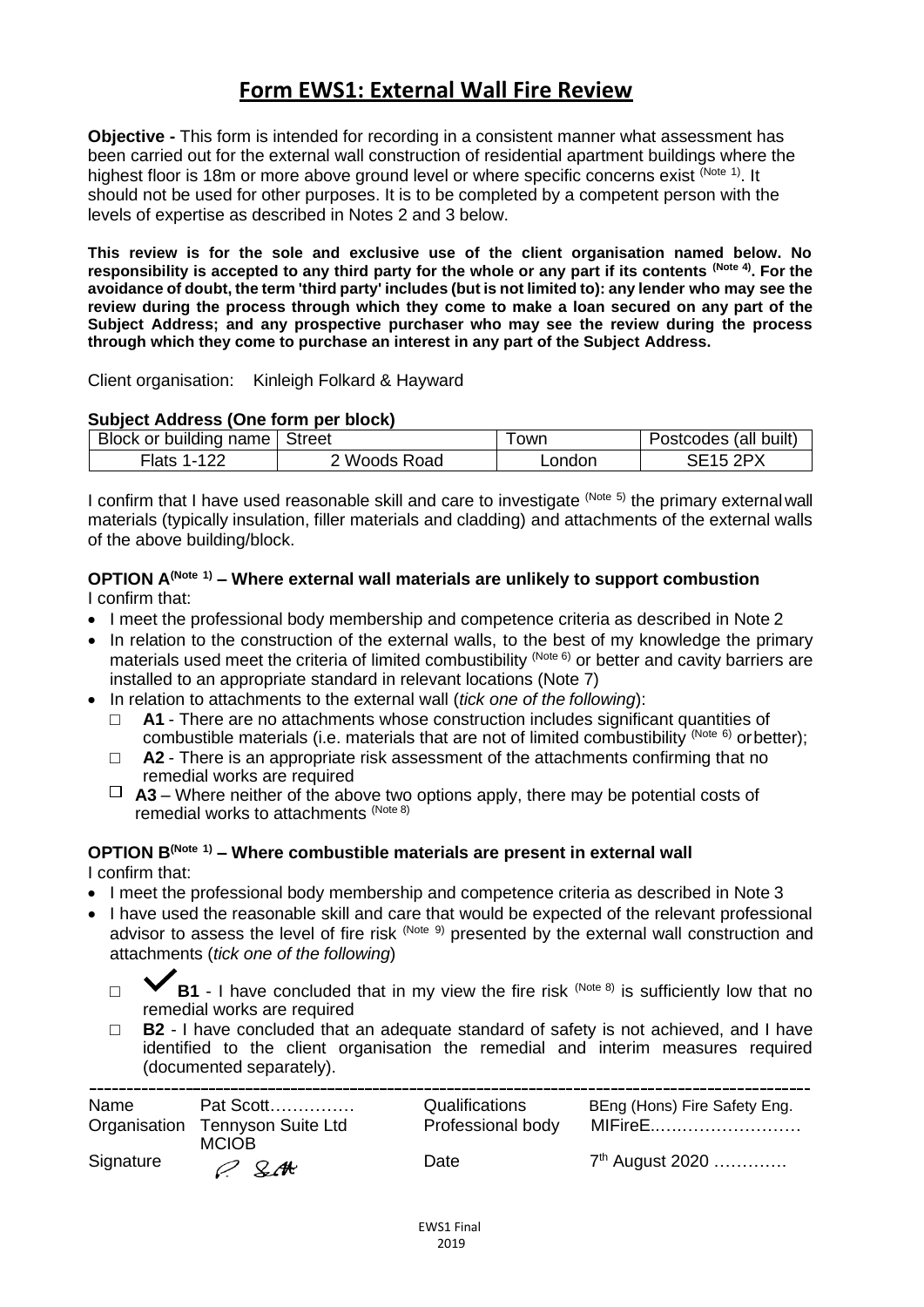### **NOTES**

**Note 1 -** This form includes two options. Option A is for buildings where the materials used in the external wall would be unlikely to support combustion. Option B is for buildings where Option A does not apply and a more detailed review (and hence higher level of fire expertise) is required. The signatory should use either the Option A approach or the Option B approach and delete/cross out the unused option. Within each option there are sub-options, the user should tick the box of the relevant sub-option.

**Note 2 –** For Option A, the signatory should be a member of a relevant professional body within the construction industry with expertise to identify the relevant materials within the external wall and attachments and whether fire resisting cavity barriers and fire stopping have been installed correctly. However, this would not necessarily include the need for expertise in fire engineering**.**

**Note 3 -** For Option B the signatory would need expertise in the assessment of the fire risk presented by external wall materials and should be a member of a relevant professional body that deals with fire safety in the built environment. This could be a Chartered Engineer with the Institution of Fire Engineers or equivalent.

**Note 4 –** Should there be a desire for a third party to rely on this form, they should contact the signatory's organisation.

**Note 5 -** The investigation must include evidence of the fire performance of the actual materials installed. For both Options A and B this would often include either a physical inspection by the signatory to this form, or inspection of photographic or similar information gathered by a 3rd party (subject to the signatory having sufficient confidence in that 3rd party). It would also include the standards of construction of key fire safety installations such as cavity barriers. Given the nature of external walls this would typically involve investigations in a limited number of locations (actual number to be determined by the signatory). Review of design drawings may assist but on their own would not be sufficient. If the wall construction includes multiple wall types, the investigation should include each type.

**Note 6 –** The term 'limited combustibility' is as defined in BS 9991:2015.

**Note 7 –** Cavity barrier fire performance and locations to be based on relevant fire safety design guidance documentation such as BS 9991 or relevant statutory guidance

**Note 8 -** In this situation the signatory should notify the client organisation that an appropriate risk assessment of the fire risk of the attachments might be required.

**Note 9 -** The assessment of fire risk as described above includes that insofar as is necessary to ensure a reasonable standard of health and safety of those in and around the building, all external wall constructions and any external attachments (e.g. balconies) of the building:

- Resist spread of fire and smoke so far as is reasonably necessary to inhibit the spread of fire within the building, and
- Are constructed so that the unseen spread of fire and smoke within concealed spaces is inhibited, and
- Adequately resist the spread of fire over the walls, having regard to the height, use and position of the building.

The assessment takes account of regulations and published design guidance as were current at the time of construction as well as those which are current at the time of this assessment. It cannot be guaranteed that it would address guidance and regulations which may be introduced in the future.

**Note 10 -** The signatory may wish to provide their client organisation with a separate report on their investigation to support their statements in this form. That separate report would not normally need to be supplied to the valuer along with this form (unless there are specific issues which may require it).

**Note 11 –** This form will need to be reassessed if any significant changes occur to the external wall or attachments of the building and is valid for up to 5 years from the date at which it is signed.